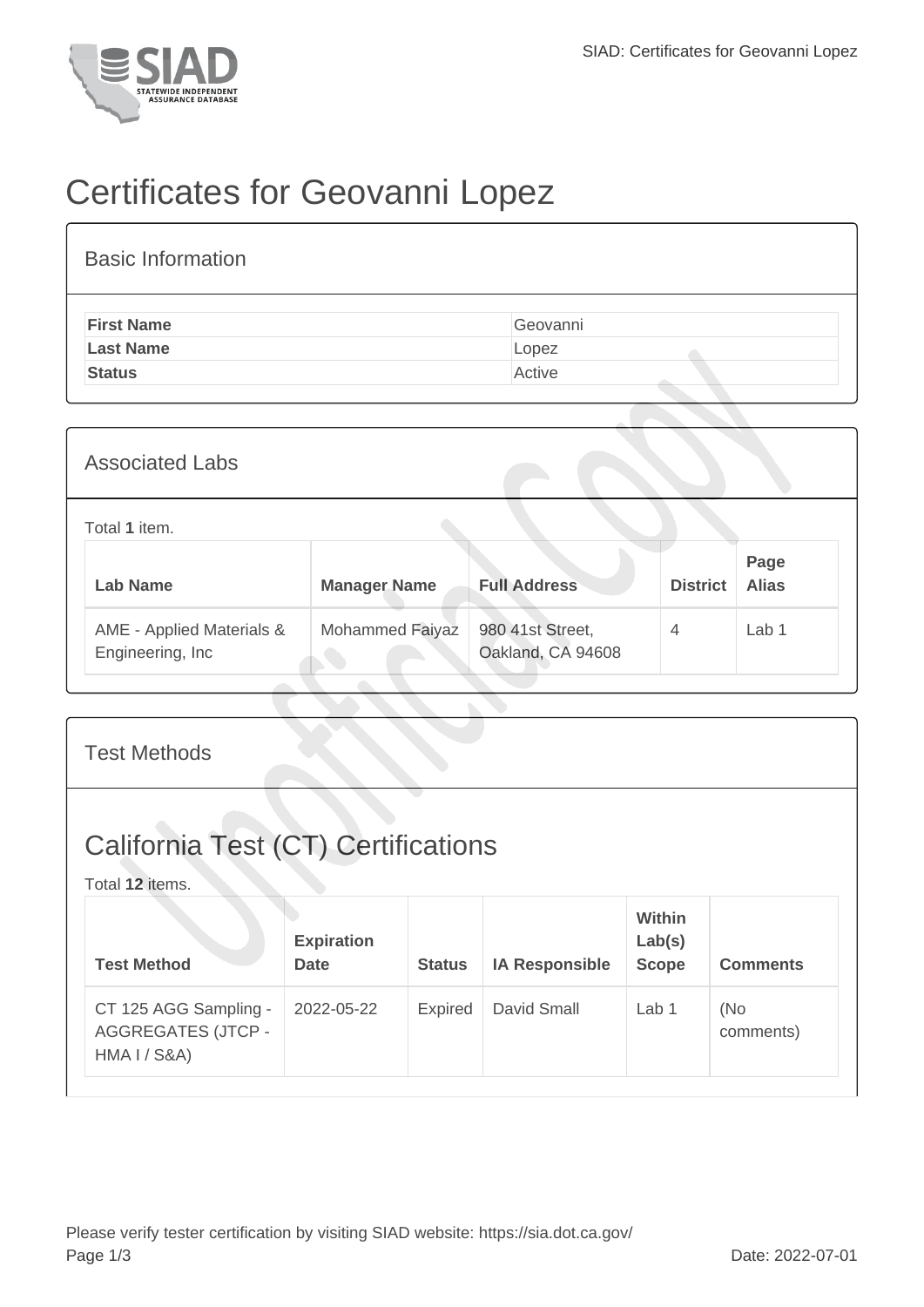

| <b>Test Method</b>                                                    | <b>Expiration</b><br><b>Date</b> | <b>Status</b>  | <b>IA Responsible</b>         | Within<br>Lab(s)<br><b>Scope</b> | <b>Comments</b>   |
|-----------------------------------------------------------------------|----------------------------------|----------------|-------------------------------|----------------------------------|-------------------|
| CT 125 GEN Sampling -<br><b>GENERAL</b>                               | 2022-05-22                       | Expired        | <b>David Small</b>            | Lab <sub>1</sub>                 | (No)<br>comments) |
| CT 125 HMA Sampling -<br>HMA (JTCP - HMA I)                           | 2022-05-22                       | <b>Expired</b> | David Small                   | Lab 1                            | (No)<br>comments) |
| CT 231 Relative<br><b>Compaction - Nuclear</b><br>Gage                | 2022-06-30                       | <b>Expired</b> | David Small                   | Lab <sub>1</sub>                 | (No<br>comments)  |
| CT 375 AC Density by<br><b>Nuclear Gage</b>                           | 2022-11-09                       | Active         | David Small                   | Lab <sub>1</sub>                 | (No<br>comments)  |
| CT 504 Air Content of<br><b>PCC - Pressure Method</b><br>(JTCP - PCC) | 2023-04-26                       | Active         | <b>Biplab</b><br>Bhattacharya | Lab <sub>1</sub>                 | (No)<br>comments) |
| CT 518 Unit Weight -<br>PCC (JTCP - PCC)                              | 2023-04-26                       | Active         | <b>Biplab</b><br>Bhattacharya | Lab <sub>1</sub>                 | (No)<br>comments) |
| CT 539 Sampling Fresh<br>Concrete (JTCP - PCC)                        | 2023-04-26                       | Active         | <b>Biplab</b><br>Bhattacharya | Lab <sub>1</sub>                 | (No<br>comments)  |
| CT 540 Making<br>Cylinders - PCC (JTCP -<br>PCC)                      | 2023-04-26                       | Active         | <b>Biplab</b><br>Bhattacharya | Lab <sub>1</sub>                 | (No)<br>comments) |
| CT 543 Air Content of<br>PCC - Volumetric<br>Method (JTCP - PCC)      | 2023-04-26                       | Active         | <b>Biplab</b><br>Bhattacharya | (No lab)                         | (No)<br>comments) |
| CT 556 Slump - PCC<br>(JTCP - PCC)                                    | 2023-04-26                       | Active         | <b>Biplab</b><br>Bhattacharya | Lab <sub>1</sub>                 | (No)<br>comments) |